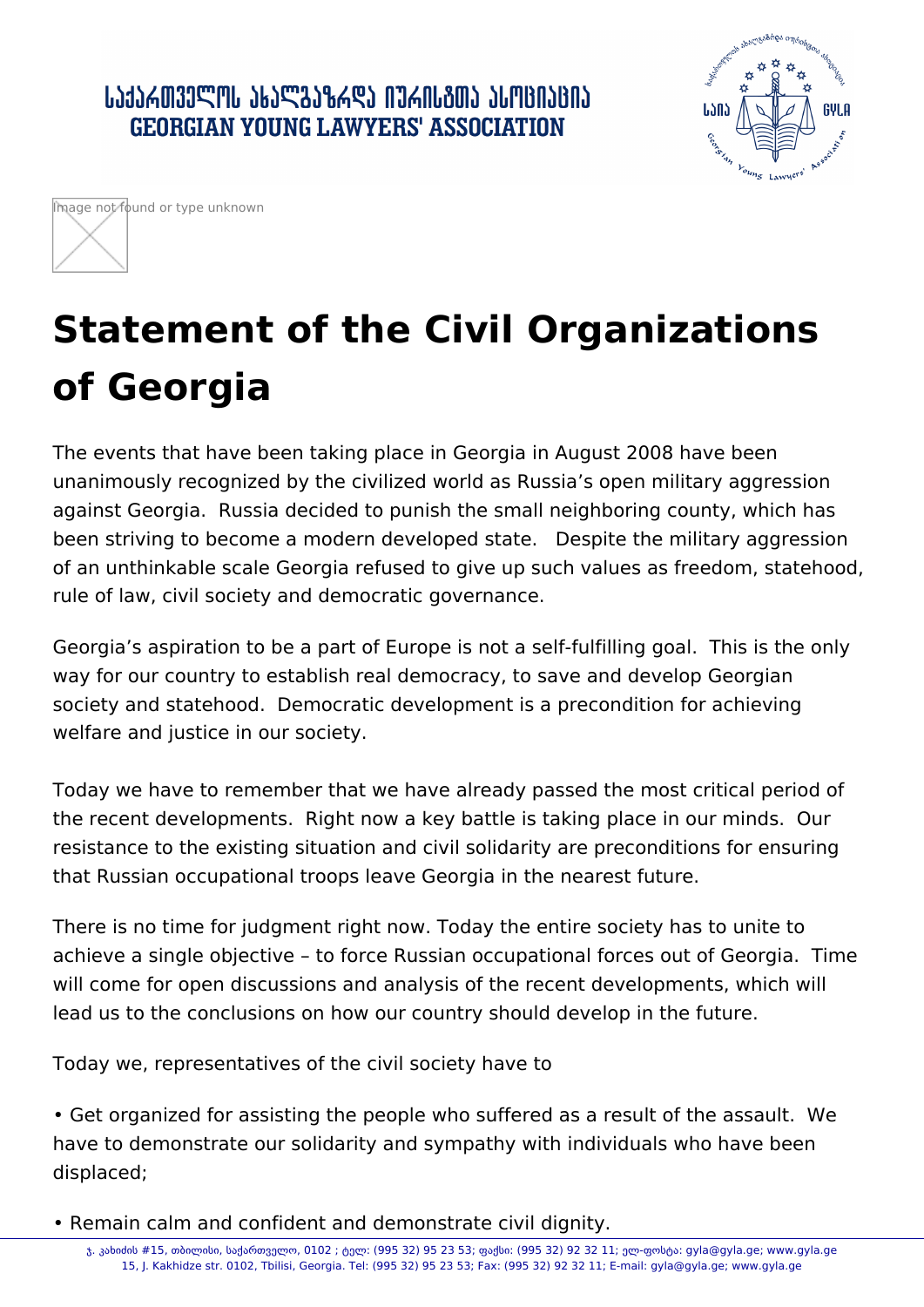## ․ ԱՆՅՆՃᲗᲕᲔᲚᲝᲡ ᲐᲮᲐᲚᲒᲐᲖᲠᲓᲐ ᲘᲣᲠᲘᲡᲒᲗᲐ ᲐᲡᲝᲪᲘᲐᲪᲘᲐ **GEORGIAN YOUNG LAWYERS' ASSOCIATION**



No weapon can defeat people's resistance and sense of dignity.

Our unity and solidarity are preconditions for future success of the Georgian state.

Signatures:

- 1. Georgian Young Lawyers' Association
- 2. Open Society Georgia Foundation
- 3. Civil Development Agency CiDA
- 4. Civil Participation Centre
- 5. Civil Development Institute
- 6. National Network Against Violence
- 7. Women Club Peoni
- 8. Article 42 of the Constitution
- 9. Caucasus Environment NGOs Network
- 10. Caucasus Institute for Peace, Democracy and Development
- 11. Civil Council
- 12. ICCN
- 13. Union "21st Century"
- 14. Multinational Georgia
- 15. Regional Environmental Center of Caucasus
- 16. Dusheti Women Initiative Centre
- 17. Centre for Protection of Constitutional Rights
- 18. Guria Youth Resource Centre
- 19. **Association Sachino**
- 20. Georgia Psycho-social aid association Ndoba
- 21. Ozurgeti Young Teachers Union
- 22. Human Harmonic Development Support Society
- 23. Georgia Young Scientists' Development Centre
- 24. Liberty Institute
- 25. Journalistic centre "Discover Georgia"
- 26. Forest Researchers Union
- 27. Consulting and Training Centre CTC
- 28. International Association "Civitas Georgica"
- 29. International Association "Curatio"
- 30. Youth Association Droni
- 31. National Council of Youth Organizations of Georgia
- 32. International Network for Civil Development